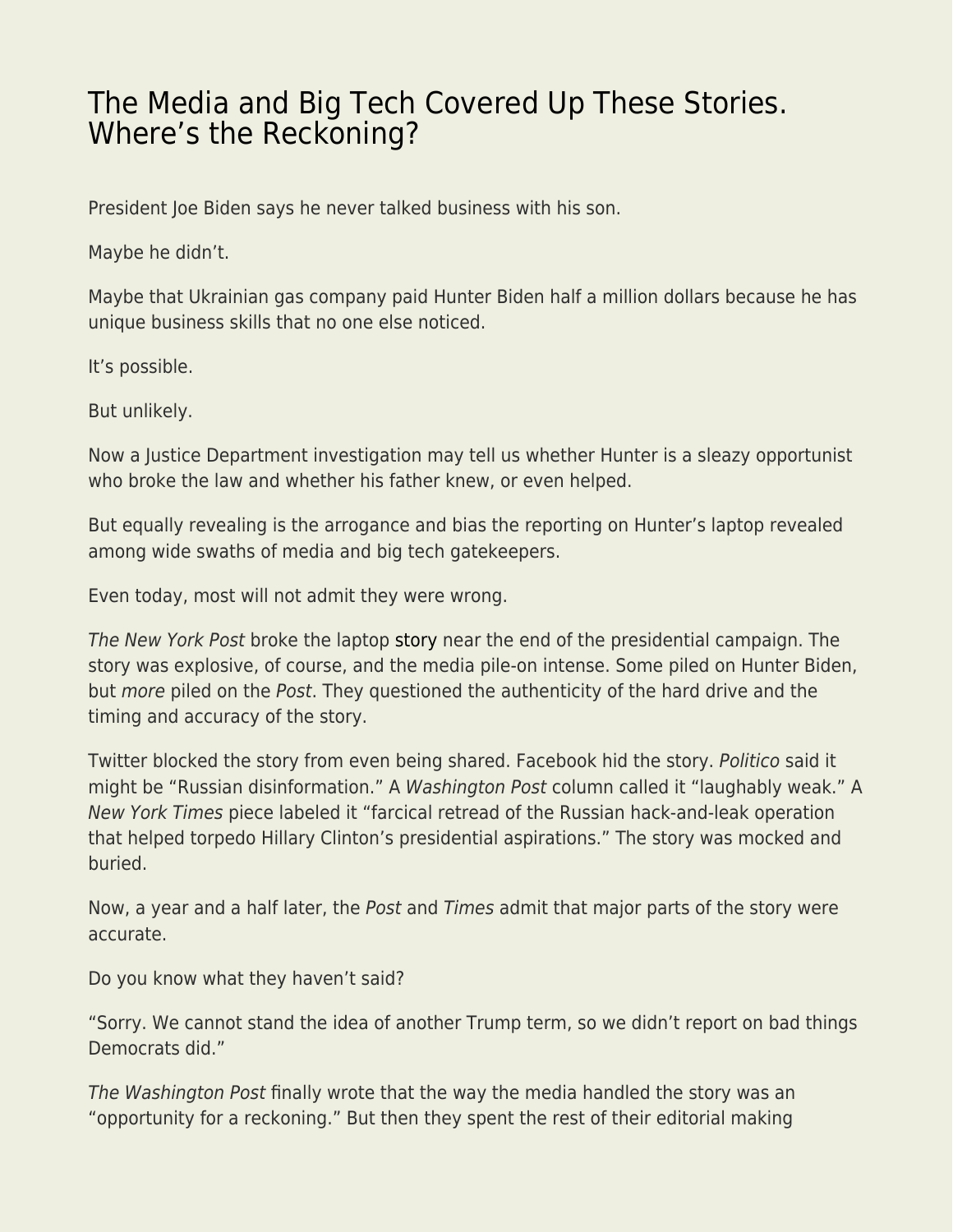excuses for their mistakes.

No one was fired.

No one was suspended.

No policy was changed.

This is nothing new. For months, Facebook blocked any mention of the theory that COVID-19 may have been leaked from a lab. Most media sneered that it was "fake news." The Washington Post called it "a fringe theory." The New York Times, a "conspiracy theory." PolitiFact rated it "Pants on Fire!"

Only when the Biden administration said there might have been a lab leak did Facebook drop its censorship.

Did Facebook say, "Sorry? We shouldn't censor such important discussion?"

No.

Did we see apologetic commentaries on CNN and MSNBC?

I must have missed them.

Maybe none of this is a big deal to you, but it's a big deal to me.

I make my living posting videos on digital platforms. I made two videos that suggested fears about climate change are overblown.

I didn't say climate change isn't real.

I didn't say it won't cause problems. In fact, I said it's already caused problems.

But because I said the fear might be overblown, Facebook's climate-activist "fact-checkers" make sure fewer people see my work.

I once got millions of views on Facebook. Not anymore.

Nothing I'd said in my climate videos was wrong. In one case, Facebook's own fact-checker admitted that I didn't get any facts wrong. Still, Facebook continues to smear my work as "partly false."

They even quote me saying something I never said!

Yet even after I point that out, Facebook will not make a correction.